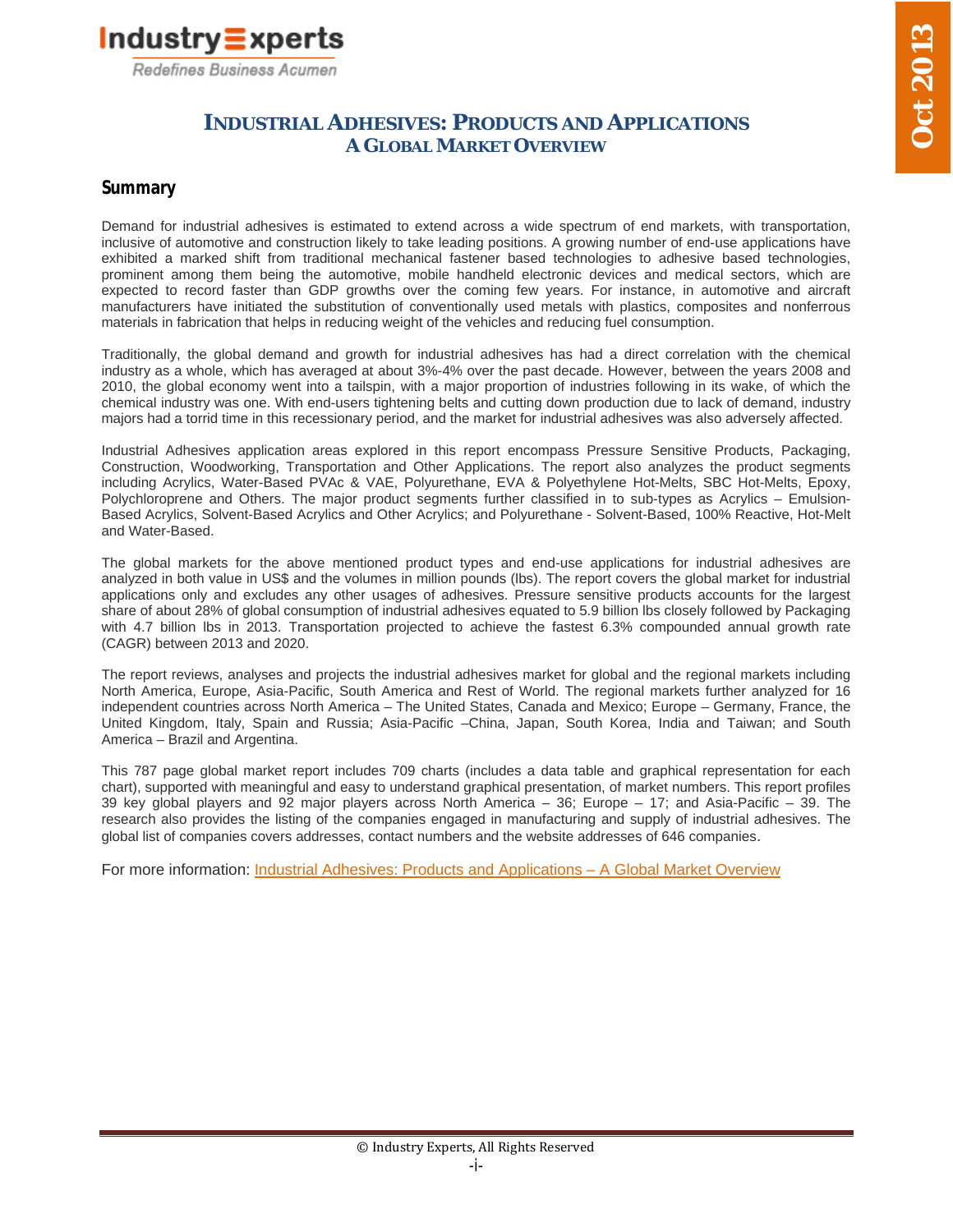



## **INDUSTRIAL ADHESIVES: PRODUCTS AND APPLICATIONS A GLOBAL MARKET OVERVIEW**

#### **TABLE OF CONTENTS**

#### **PART A: GLOBAL MARKET PERSPECTIVE 1. INTRODUCTION 1.1 Product Outline** 1.1.1 Acrylic Adhesives 1.1.2 Polyvinyl Acetate (PVAc) Adhesives 1.1.3 Vinyl Acetate Ethylene (VAE) Emulsions 1.1.4 Polyurethane 1.1.5 Ethylene Vinyl Acetate (EVA) and Other Hot Melts 1.1.6 Styrenic Block Copolymer (SBC) Hot-Melts 1.1.7 Epoxy 1.1.8 Other Adhesives 1.1.8.1 Formaldehyde and Phenolic Adhesives 1.1.8.2 Polyvinyl Alcohol (PVOH) 1.1.8.3 Natural and Synthetic Rubbers 1.1.8.4 Cellulosic Adhesives 1.1.8.5 Other Natural Adhesives 1.1.8.6 Miscellaneous Adhesives 1.2 Industrial Adhesives End-Use Applications 1.2.1 Pressure Sensitive Product Applications 1.2.1.1 Structural and Pressure Sensitive Adhesives 1.2.1.2 Production of PSAs 1.2.1.3 Typical Applications of PSAs 1.2.1.4 Categories of PSAs by Composition 1.2.1.4.1 Acrylics 1.2.1.4.2 Ethylene-Vinyl Acetate (EVA) 1.2.1.4.3 Silicone Rubbers 1.2.1.4.4 Styrene Block Copolymers (SBCs) 1.2.2 Packaging Applications 1.2.2.1 Coating and Laminating Applications 1.2.2.2 Extrusion Applications 1.2.2.3 Heat Seal Applications 1.2.2.3.1 Hot Melt Adhesives 1.2.2.3.2 Water-Based Adhesives 1.2.2.3.3 Solvent-Based Adhesives 1.2.2.4 Cold Seal Applications 1.2.2.5 Food Contact Applications 1.2.2.6 Medical Applications 1.2.2.7 Barrier Adhesive Applications 1.2.2.8 Applications of Bonding to Low Surface Energy Films (Surface Preparation) 1.2.2.9 A Summarization 1.2.2.9.1 Natural Adhesives 1.2.2.9.2 Synthetic Adhesives 1.2.2.9.3 Significance of Permeability 1.2.2.9.4 Active Packaging and Other Trends in Packaging Adhesives 1.2.2.9.5 Recyclability of Packaging Adhesives Gaining in Prominence 1.2.3 Construction Applications 1.2.3.1 Building and Construction Applications for Industrial Adhesives 1.2.3.1.1 Adhesives for Ceiling Applications 1.2.3.1.2 Adhesives for Floor Covering Applications 1.2.3.1.3 Adhesives for Concrete Applications 1.2.3.1.4 Adhesives for Façade Applications 1.2.3.1.5 Adhesives for Laminate Applications 1.2.3.1.6 Adhesives for Structural Assembly Applications 1.2.3.1.7 Adhesives for Non-Structural Applications 1.2.3.1.8 Adhesives for Paneling Applications 1.2.3.1.9 Adhesives for Pipe, Wire and Cable Applications 1.2.3.1.10 Adhesives for Roofing Applications 1.2.3.1.11 Adhesives for Structural Glazing Applications 1.2.3.1.12 Adhesives for Wall Covering Applications 1.2.4 Woodworking Applications 1.2.4.1 Classification of Wood Adhesives 1.2.4.1.1 Natural Wood Adhesives 1.2.4.1.2 Synthetic Resin Wood Adhesives 1.2.5 Transportation Applications 1.2.5.1 Automotive Applications of Adhesives 1.2.5.1.1 Metal Sheet Bonding in Construction of Vehicle Bodywork 1.2.5.1.2 Adhesives for Promoting Vehicular Safety 1.2.5.1.3 Use of Direct Glazing to Bond Glass Panes into Car Bodywork 1.2.5.2 Adhesives in Aircraft Manufacture 1.2.5.3 Rail Vehicle Manufacture with Adhesives 1.2.6 Other Applications 1.2.6.1 Medical Applications of Adhesives 1.2.6.1.1 Categories of Adhesives for Medical Uses 1.2.6.1.2 Other Forms and Applications 1.2.6.1.3 The Right Adhesive for the Right Application 1.2.6.2 Adhesives in Electrical and Electronics Applications 1.2.6.2.1 Electronic Circuits 1.2.6.2.2 Passport Chips 1.2.6.2.3 Digital Versatile Disc (DVD) Fabrication 1.2.6.2.4 Cell Phone Adhesives 1.2.6.3 Leather and Apparel Applications of Adhesives 1.3 A Snapshot on Market Trends 1.3.1 Transportation Surges Ahead, Other Sectors Not Too Far Behind 1.3.2 Nonwovens Sector Increases Adhesive Adoption 1.3.3 The Rebound of the Construction Sector 1.3.4 M&A Activity Gaining Momentum 1.3.5 Weight Reduction and Toughness Dictate Industrial Adhesive Applications in Auto Sector 1.3.6 Auto Sales to Propel Growth for Adhesives 1.3.7 "Lose Weight" is the Mantra for Cars 1.3.8 Other Contributing Factors **2. KEY GLOBAL PLAYERS** 3M Company ADCO Global, Inc. Adhesive Applications Inc. Adhesive Films Inc.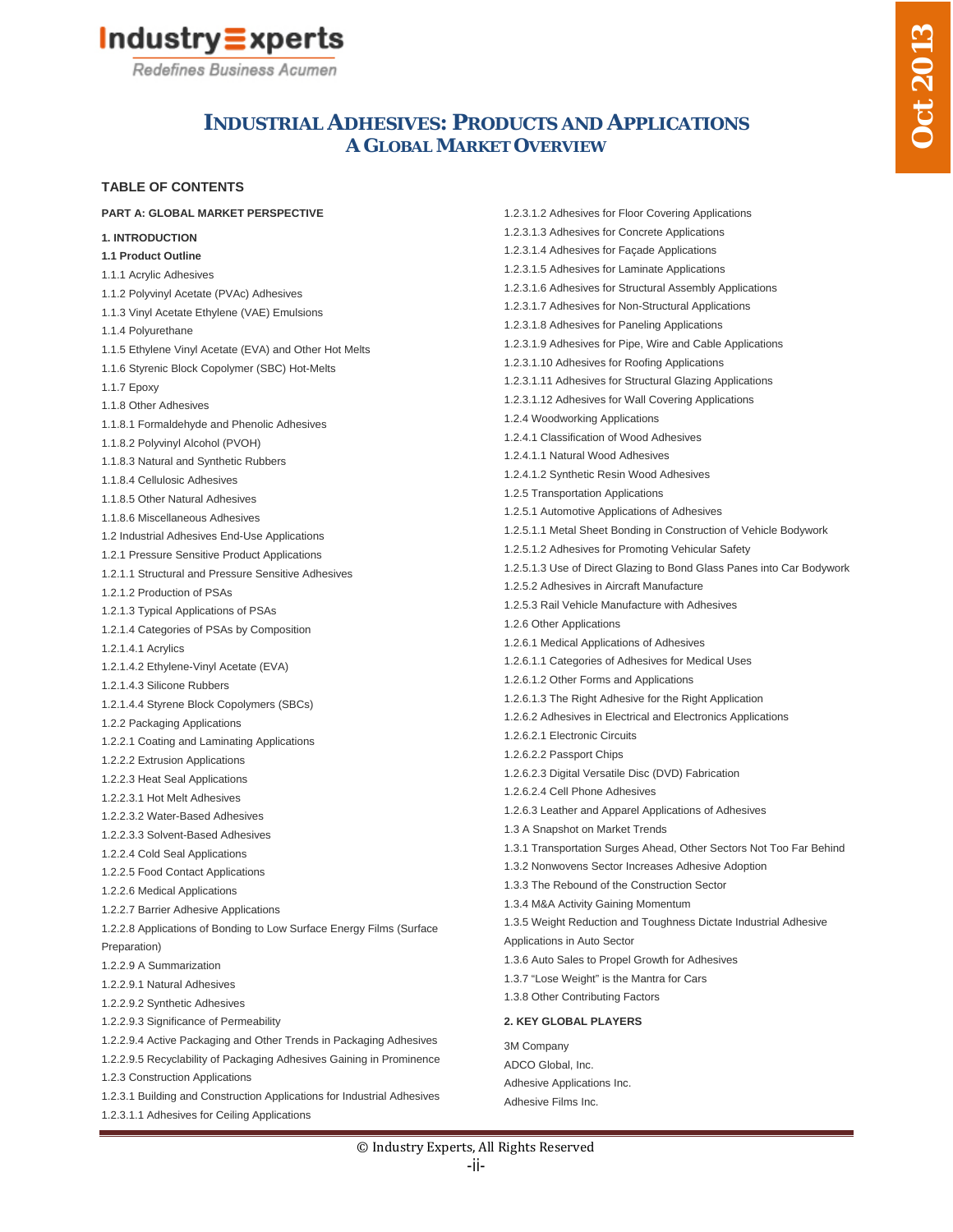

## **INDUSTRIAL ADHESIVES: PRODUCTS AND APPLICATIONS A GLOBAL MARKET OVERVIEW**

Adhesives Research, Inc. Akzo Nobel N.V. Ashland Inc. Avery Dennison Corporation BASF SE Bayer Materialscience AG Beardow & Adams (Adhesives) Limited Bemis Company, Inc. Bostik Carlisle Companies Incorporated Chemence Limited Collano Adhesives AG Cytec Industries Inc. Dow Corning Corporation E. I. Du Pont De Nemours and Company Forbo Holding Ltd Franklin International, Inc. Gardner-Gibson, Inc. HB Fuller Company Henkel AG & Co KGaA Hernon Manufacturing Inc. Hitachi Chemical Co Ltd Huntsman International LLC Illinois Tool Works Inc. Klebchemie M. G. Becker GmbH & Co. KG Lord Corporation MAPEI SpA Mitsubishi Chemical Corporation PPG Industries Inc. Sharp Chemical Industry Co Ltd The Dow Chemical Company The Nippon Synthetic Chemical Industry Co Ltd The Yokohama Rubber Co Ltd Total SA Toyo Polymer Co Ltd

#### **3. KEY BUSINESS TRENDS**

Hotmelt PSAs

Henkel Unveils Next-Generation Loctite® Liquid Optically Clear Adhesives Adept Industrial Solutions' 3M Hi-Strength 94ET Spray Adhesives

Innovation of Henkel's Technomelt Supra 100 Cool Low Temperature Hotmelt Adhesive Application of H.B. Fuller's Swift®tak Adhesives for Safe and Solid

Adhesion

Wisdom Adhesives Worldwide Collaborates with DENLAKS Sika Takes Over Everbuild Building Products Ltd Jowat Showcases Innovative Adhesive Systems H.B. Fuller Adds Novel Nonwoven Adhesives to its Full-Care™ Portfolio Unveiling of Ashland Performance Materials' Arocure™ UV-curable

Henkel's "Food Safe Packaging" Initiative Started

H.B. Fuller Signs Purchase Agreement with Plexbond Quimica Bayer MaterialScience Reformulates Adhesives Range Dynea Establishes a New Company in Europe AEC Polymers Patents New Technology Henkel Developed Loctite Ablestik ICP 4000 series of Silicon-based ECAs Berry Plastics to Introduce Two New Tapes Henkel Innovates New Adhesive Evonik Expands Product Line by Setting Up a New Plant Evonik Showcases New Products H.B. Fuller Launches Modern Water-Based Laminating Adhesives Launch of H.B. Fuller's Flextra Fast™ Adhesives for Food Packaging **Applications** Henkel Revamps its Brand Structure H B Fuller Manufactures Adhesives at Pune Ashland Launches Marine Adhesive Henkel, DaniMer Pair Up for Bio-based Hotmelt Adhesives Development Wisdom Adhesives is Renamed as Wisdom Adhesives Worldwide Royal Holdings Takes Over Adhesives Packaging Specialties Inc DELO, Ticona Pair Up for Novel Adhesive System Development Royal Packaging Specialities Acquired Adhesives Packaging Specialities Inc. Berry Plastics Launches Polyken 500 Unveiling of VORASIL™ 602 and 604 Silane Modified Polymers by Dow Polyurethanes Howdens Develop Long-Lasting Kitchens Using Henkel's Hotmelt Adhesives Avery Dennison Unveils a New Pressure-Sensitive Labeling Novel High Performance Adhesives and Sealants from Henkel for Automotive Repairs Clifton Adhesives Acquired by Royal Adhesives & Sealants Cytec Industries' Pressure Sensitive Adhesive Products Acquired by Henkel Ashland Performance Materials Launches Aroset™ AGX-L PSA for Medical Tapes Royal Adhesives & Sealants to Take over Clifton Adhesives Assets Enhanced Loctite Instant Adhesives with Elevated Service Temperature of up to 120°C Royal Adhesives & Sealants Plans to Acquire Extreme Adhesives H.B. Fuller Acquires Forbo's Global Industrial Adhesives Operations Commercial Launch of Evo-Stik's Novel Two-Part Epoxy Resins Royal Adhesives & Sealants Takes Over the Assets of Craig Adhesives & Coatings Dow Automotive Systems' Novel and Versatile Adhesive Portfolio LORD Corporation Launches LORD® 781 LORD Corp's New Range of Primers and Adhesives Developed New Chemlok® Adhesives Developed by LORD Corp Wisdom Adhesives Inaugurates Mumbai Office Evonik Plans to Construct HTPB Production Unit in Germany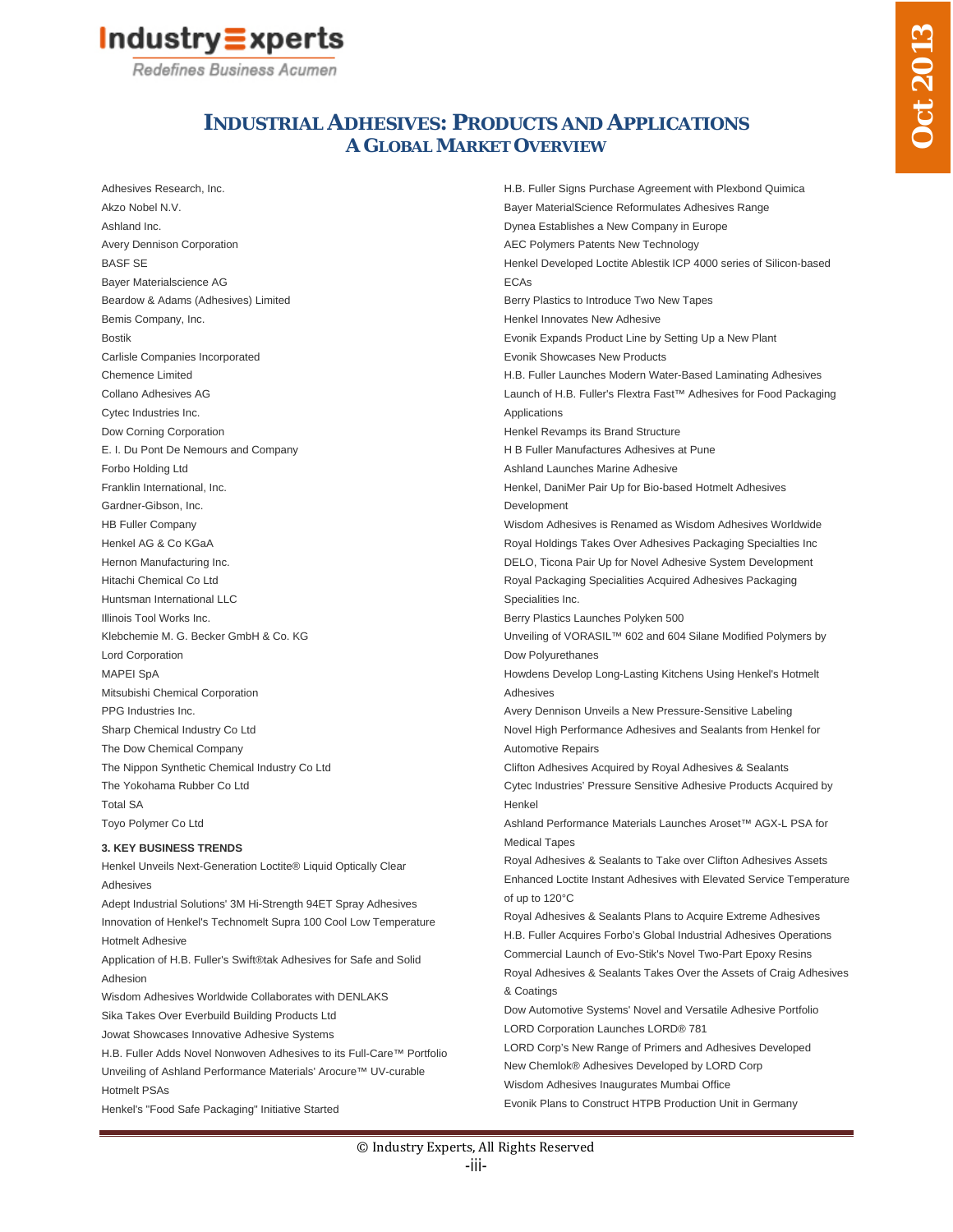

## **INDUSTRIAL ADHESIVES: PRODUCTS AND APPLICATIONS A GLOBAL MARKET OVERVIEW**

#### **4. GLOBAL MARKET OVERVIEW**

4.1 Global Industrial Adhesives Market Overview by Product Type Global Acrylic Industrial Adhesives Market by Sub-Type Global Polyurathane Industrial Adhesives Market by Sub-Type 4.1.1 Industrial Adhesives Product Type Market Overview by Global Region 4.1.1.1 Acrylics 4.1.1.2 Water-Based PVAc & VAE 4.1.1.3 Polyurethane 4.1.1.4 EVA & Polyethylene Hot-Melts 4.1.1.5 SBC Hot-Melts 4.1.1.6 Epoxy 4.1.1.7 Polychloroprene 4.1.1.8 Other Industrial Adhesives 4.2 Global Industrial Adhesives Market Overview by End-Use **Application** 4.2.1 Industrial Adhesives Applications Market Overview by Global Region 4.2.1.1 Pressure Sensitive Products 4.2.1.2 Packaging 4.2.1.3 Construction 4.2.1.4 Woodworking 4.2.1.5 Transportation 4.2.1.6 Other Applications **PART B: REGIONAL MARKET PERSPECTIVE REGIONAL MARKET OVERVIEW 1. NORTH AMERICA** 1.1 North American Industrial Adhesives Market Overview by Geographic Region 1.2 North American Industrial Adhesives Market Overview by Product **Type** North American Acrylic Industrial Adhesives Market by Sub-Type North American Polyurethane Industrial Adhesives Market by Sub-Type 1.2.1 Industrial Adhesives Product Type Market Overview by NA Region 1.2.1.1 Acrylics 1.2.1.2 Water-Based PVAc & VAE 1.2.1.3 Polyurethane 1.2.1.4 EVA & Polyethylene Hot-Melts 1.2.1.5 SBC Hot-Melts 1.2.1.6 Epoxy 1.2.1.7 Polychloroprene 1.2.1.8 Other Industrial Adhesives 1.3 North American Industrial Adhesives Market Overview by End-Use Application 1.3.1 Industrial Adhesives Applications Market Overview by NA Region

1.3.1.1 Pressure Sensitive Products

- 1.3.1.2 Packaging
- 1.3.1.3 Construction
- 1.3.1.4 Woodworking

1.3.1.5 Transportation 1.3.1.6 Other Applications 1.4 Major Market Players 3M Company (United States) ADCO Global, Inc. (United States) Adhesive Applications Inc. (United States) Adhesive Films Inc. (United States) Adhesives Research, Inc. (United States) Ashland Inc. (United States) Avery Dennison Corporation (United States) Bemis Company, Inc. (United States) Berry Plastics Corporation (United States) Carlisle Companies Incorporated (United States) Creative Materials Incorporated (United States) Cytec Industries Inc. (United States) DAP Products Inc. (United States) DOW Corning Corporation (United States) Dymax Corporation (United States) E. I. Du Pont De Nemours And Company (United States) Evans Adhesive Corp Ltd (United States) Franklin International, Inc. (United States) Gardner-Gibson, Inc. (United States) HB Fuller Company (United States) Hernon Manufacturing Inc. (United States) Huntsman International LLC (United States) Illinois Tool Works Inc. (United States) ITW Devcon (United States) JOWAT Corp. (United States) Lord Corporation (United States) Mactac (United States) Momentive Performance Materials Inc. (United States) Omnova Solutions Inc. (United States) PPG Industries Inc. (United States) Royal Adhesives & Sealants, LLC (United States) RPM International Inc. (United States) The Dow Chemical Company (United States) Uniseal Inc. (United States) Wisdom Adhesives (United States) YH America Inc. (United States)

#### 1.5 North American Industrial Adhesives Market Overview by Country **1.5.1 THE UNITED STATES**

1.5.1.1 United States Industrial Adhesives Market Overview by Product Type

United States Acrylic Industrial Adhesives Market by Sub-Type United States Polyurethane Industrial Adhesives Market by Sub-Type 1.5.1.2 United States Industrial Adhesives Market Overview by End-Use Application

#### **1.5.2 CANADA**

1.5.2.1 Canadian Industrial Adhesives Market Overview by Product Type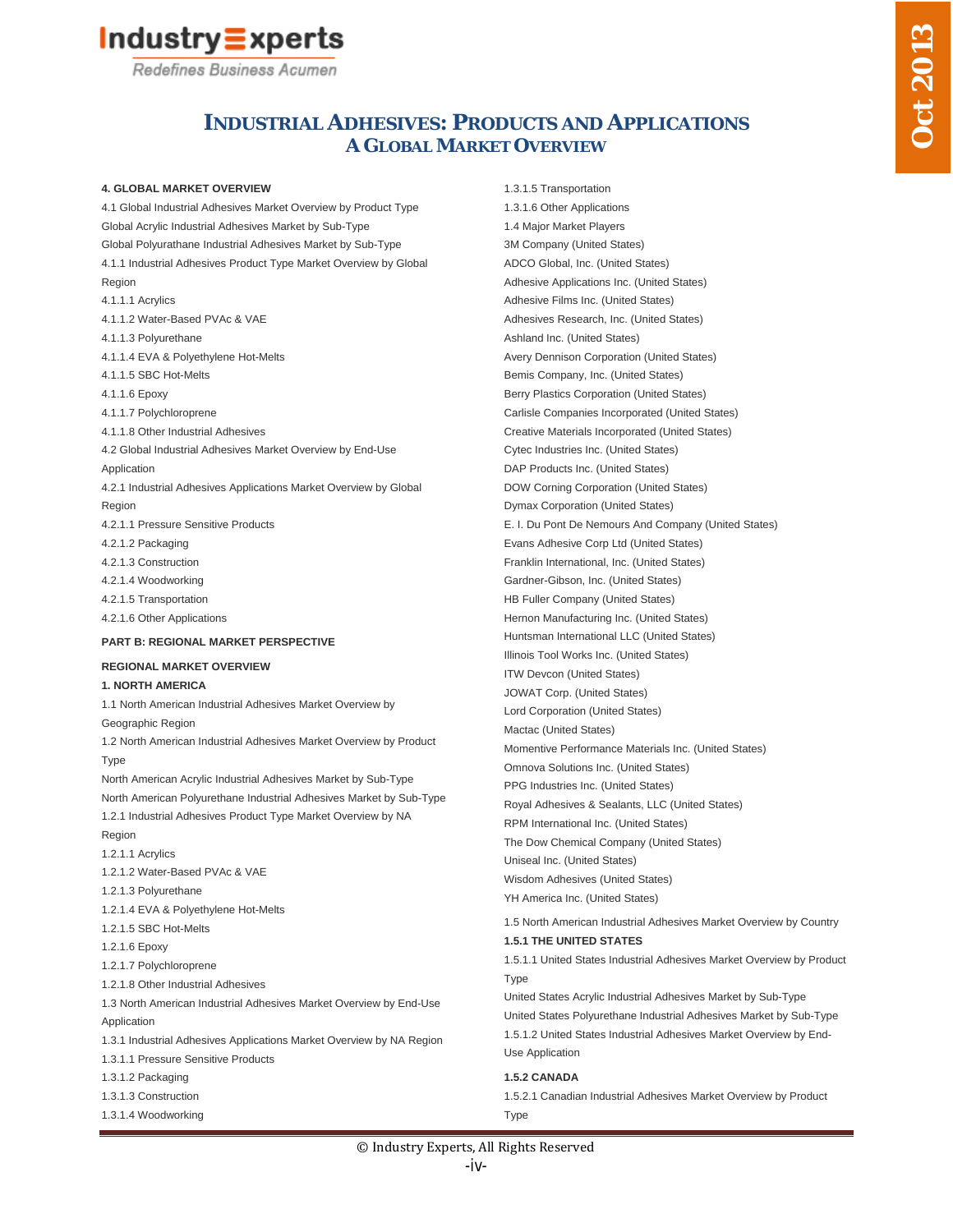

## **INDUSTRIAL ADHESIVES: PRODUCTS AND APPLICATIONS A GLOBAL MARKET OVERVIEW**

Canadian Acrylic Industrial Adhesives Market by Sub-Type Canadian Polyurethane Industrial Adhesives Market by Sub-Type 1.5.2.2 Canadian Industrial Adhesives Market Overview by End-Use Application

#### **1.5.3 MEXICO**

1.5.3.1 Mexican Industrial Adhesives Market Overview by Product Type Mexican Acrylic Industrial Adhesives Market by Sub-Type Mexican Polyurethane Industrial Adhesives Market by Sub-Type 1.5.3.2 Mexican Industrial Adhesives Market Overview by End-Use Application

#### **2. EUROPE**

2.1 European Industrial Adhesives Market Overview by Geographic Region

2.2 European Industrial Adhesives Market Overview by Product Type European Acrylic Industrial Adhesives Market by Sub-Type European Polyurethane Industrial Adhesives Market by Sub-Type 2.2.1 Industrial Adhesives Product Type Market Overview by European Region 2.2.1.1 Acrylics 2.2.1.2 Water-Based PVAc & VAE 2.2.1.3 Polyurethane 2.2.1.4 EVA & Polyethylene Hot-Melts 2.2.1.5 SBC Hot-Melts 2.2.1.6 Epoxy 2.2.1.7 Polychloroprene 2.2.1.8 Other Industrial Adhesives 2.3 European Industrial Adhesives Market Overview by End-Use Application 2.3.1 Industrial Adhesives Applications Market Overview by European Region 2.3.1.1 Pressure Sensitive Products 2.3.1.2 Packaging 2.3.1.3 Construction 2.3.1.4 Woodworking 2.3.1.5 Transportation 2.3.1.6 Other Applications 2.4 Major Market Players

AKZO Nobel N.V. (The Netherlands)

BASF SE (Germany)

Bayer Materialscience AG (Germany)

Beardow & Adams (Adhesives) Limited (United Kingdom)

BOSTIK (France)

Chemence Limited (United Kingdom) Collano Adhesives AG (Switzerland)

EMS-Chemie Holding AG (Switzerland)

Forbo Holding Ltd (Switzerland)

Henkel AG & Co KGaA (Germany)

Huntsman Advanced Materials (Switzerland) GmbH (Switzerland)

Klebchemie M. G. Becker Gmbh & Co. KG (Germany)

Mapei SpA (Italy)

Scapa Group Plc (United Kingdom) Sika AG (Switzerland) Total SA (France) Wacker Chemie AG (Germany)

2.5 European Industrial Adhesives Market Overview by Country

#### **2.5.1 GERMANY**

2.5.1.1 German Industrial Adhesives Market Overview by Product Type German Acrylic Industrial Adhesives Market by Sub-Type German Polyurethane Industrial Adhesives Market by Sub-Type 2.5.1.2 German Industrial Adhesives Market Overview by End-Use Application

#### **2.5.2 FRANCE**

2.5.2.1 French Industrial Adhesives Market Overview by Product Type French Acrylic Industrial Adhesives Market by Sub-Type French Polyurethane Industrial Adhesives Market by Sub-Type 2.5.2.2 French Industrial Adhesives Market Overview by End-Use Application

#### **2.5.3 THE UNITED KINGDOM**

2.5.3.1 United Kingdom Industrial Adhesives Market Overview by Product Type

United Kingdom Acrylic Industrial Adhesives Market by Sub-Type United Kingdom Polyurethane Industrial Adhesives Market by Sub-Type 2.5.3.2 United Kingdom Industrial Adhesives Market Overview by End-Use Application

#### **2.5.4 ITALY**

2.5.4.1 Italian Industrial Adhesives Market Overview by Product Type Italian Acrylic Industrial Adhesives Market by Sub-Type Italian Polyurethane Industrial Adhesives Market by Sub-Type 2.5.4.2 Italian Industrial Adhesives Market Overview by End-Use Application

#### **2.5.5 SPAIN**

2.5.5.1 Spanish Industrial Adhesives Market Overview by Product Type Spanish Acrylic Industrial Adhesives Market by Sub-Type Spanish Polyurethane Industrial Adhesives Market by Sub-Type 2.5.5.2 Spanish Industrial Adhesives Market Overview by End-Use Application

#### **2.5.6 RUSSIA**

2.5.6.1 Russian Industrial Adhesives Market Overview by Product Type Russian Acrylic Industrial Adhesives Market by Sub-Type Russian Polyurethane Industrial Adhesives Market by Sub-Type 2.5.6.2 Russian Industrial Adhesives Market Overview by End-Use Application

#### **2.5.7 REST OF EUROPE**

2.5.7.1 Rest of Europe Industrial Adhesives Market Overview by Product Type

Rest of Europe Acrylic Industrial Adhesives Market by Sub-Type Rest of Europe Polyurethane Industrial Adhesives Market by Sub-Type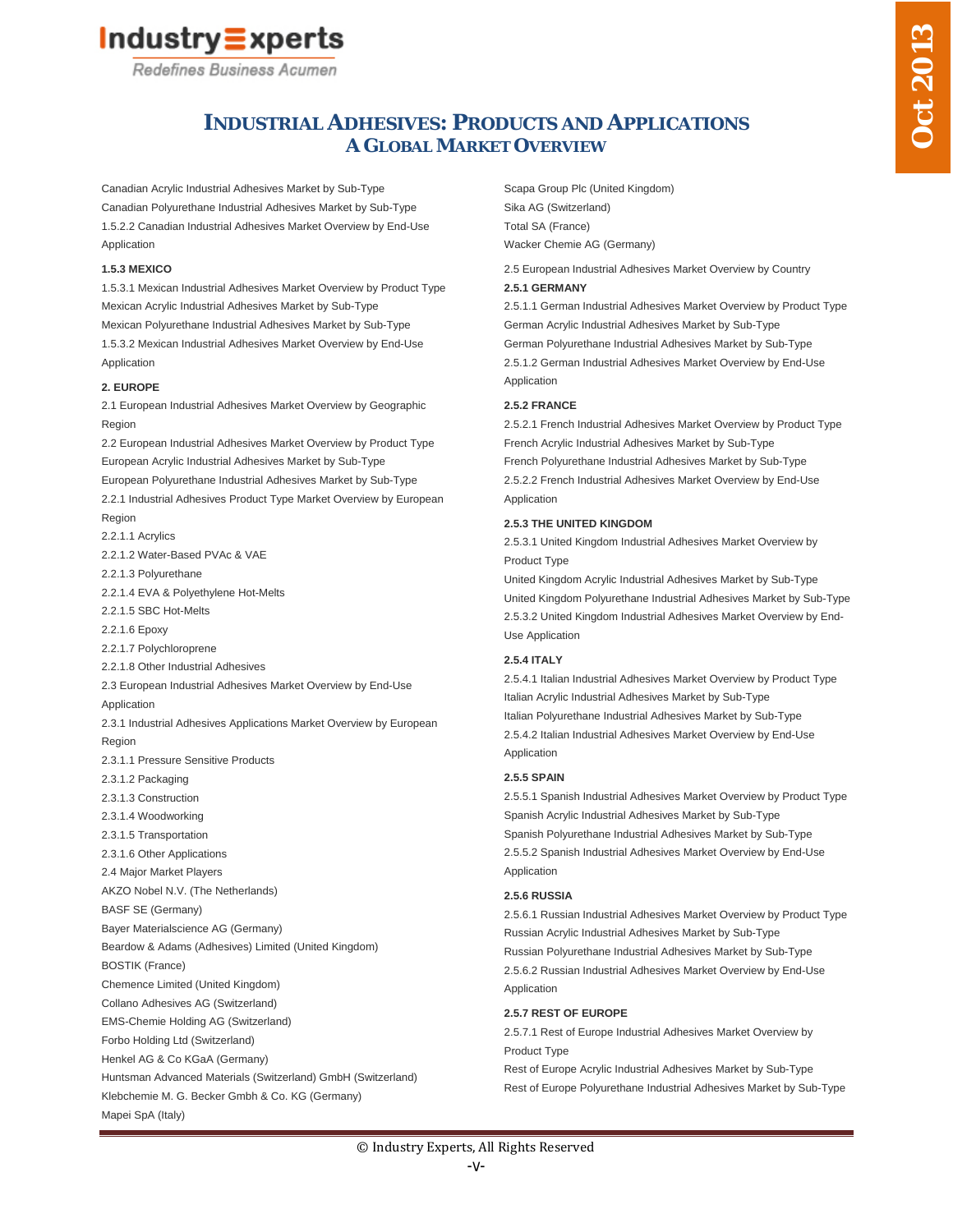

## **INDUSTRIAL ADHESIVES: PRODUCTS AND APPLICATIONS A GLOBAL MARKET OVERVIEW**

2.5.7.2 Rest of Europe Industrial Adhesives Market Overview by End-Use Application

#### **3. ASIA-PACIFIC**

3.1 Asia-Pacific Industrial Adhesives Market Overview by Geographic Region 3.2 Asia-Pacific Industrial Adhesives Market Overview by Product Type Asia-Pacific Acrylic Industrial Adhesives Market by Sub-Type Asia-Pacific Polyurethane Industrial Adhesives Market by Sub-Type 3.2.1 Industrial Adhesives Product Type Market Overview by Asia-Pacific Region 3.2.1.1 Acrylics 3.2.1.2 Water-Based PVAc & VAE 3.2.1.3 Polyurethane 3.2.1.4 EVA & Polyethylene Hot-Melts 3.2.1.5 SBC Hot-Melts 3.2.1.6 Epoxy 3.2.1.7 Polychloroprene 3.2.1.8 Other Industrial Adhesives 3.3 Asia-Pacific Industrial Adhesives Market Overview by End-Use Application 3.3.1 Industrial Adhesives Applications Market Overview by Asia-Pacific Region 3.3.1.1 Pressure Sensitive Products 3.3.1.2 Packaging 3.3.1.3 Construction 3.3.1.4 Woodworking 3.3.1.5 Transportation 3.3.1.6 Other Applications 3.4 Major Market Players AICA Kogyo Co Ltd (Japan) Beijing Comens New Material Co Ltd (China) Benson Polymers Limited (India) Cemedine Co Ltd (Japan) Chemline India Limited (India) Chengdu Guibao Science & Technology Co Ltd (China) Denki Kagaku Kogyo K.K. (Japan) DIC Corporation (Japan) Fast Bonds Pvt Ltd (India) Hindustan Adhesives Limited (India) Hitachi Chemical Co Ltd (Japan) Hubei Huitian Adhesive Enterprise Co Ltd (China) Jesons Industries Limited (India) Koatsu Gas Kogyo Co Ltd (Japan) Konishi Co Ltd (Japan) Mitsubishi Chemical Corporation (Japan) Moresco Corporation (Japan) Nichiei Kako Co Ltd (Japan) Nissin Chemical Industry Co Ltd (Japan) Nitta Gelatin Inc (Japan) Okong Corporation (South Korea)

Oshika Corporation (Japan) Pidilite Industries Limited (India) Polygel Industries Private Limited (India) Qingdao Winlong Chemical Industrial Co Ltd (China) Shanghai Kangda New Materials Co Ltd (China) Sharp Chemical Industry Co Ltd (Japan) Showa Denko K.K. (Japan) Soken Chemical & Engineering Co Ltd (Japan) Super Bond Adhesives (P) Ltd (India) TAOKA Chemical Co Ltd (Japan) The Nippon Synthetic Chemical Industry Co Ltd (Japan) The Yokohama Rubber Co Ltd (Japan) Threebond Co Ltd (Japan) Toagosei Co Ltd (Japan) Tonsan Adhesive, Inc (China) Toyo Ink SC Holdings Co Ltd (Japan) Toyo Polymer Co Ltd (Japan) Yasuhara Chemical Co Ltd (Japan)

3.5 Asia-Pacific Industrial Adhesives Market Overview by Country **3.5.1 CHINA**

3.5.1.1 Chinese Industrial Adhesives Market Overview by Product Type Chinese Acrylic Industrial Adhesives Market by Sub-Type Chinese Polyurethane Industrial Adhesives Market by Sub-Type 3.5.1.2 Chinese Industrial Adhesives Market Overview by End-Use Application

#### **3.5.2 JAPAN**

3.5.2.1 Japanese Industrial Adhesives Market Overview by Product Type

Japanese Acrylic Industrial Adhesives Market by Sub-Type Japanese Polyurethane Industrial Adhesives Market by Sub-Type 3.5.2.2 Japanese Industrial Adhesives Market Overview by End-Use Application

#### **3.5.3 SOUTH KOREA**

3.5.3.1 South Korea Industrial Adhesives Market Overview by Product Type

South Korea Acrylic Industrial Adhesives Market by Sub-Type South Korea Polyurethane Industrial Adhesives Market by Sub-Type 3.5.3.2 South Korean Industrial Adhesives Market Overview by End-Use Application

#### **3.5.4 INDIA**

3.5.4.1 Indian Industrial Adhesives Market Overview by Product Type Indian Acrylic Industrial Adhesives Market by Sub-Type Indian Polyurethane Industrial Adhesives Market by Sub-Type 3.5.4.2 Indian Industrial Adhesives Market Overview by End-Use Application

#### **3.5.5 TAIWAN**

3.5.5.1 Taiwanese Industrial Adhesives Market Overview by Product Type

Taiwanese Acrylic Industrial Adhesives Market by Sub-Type